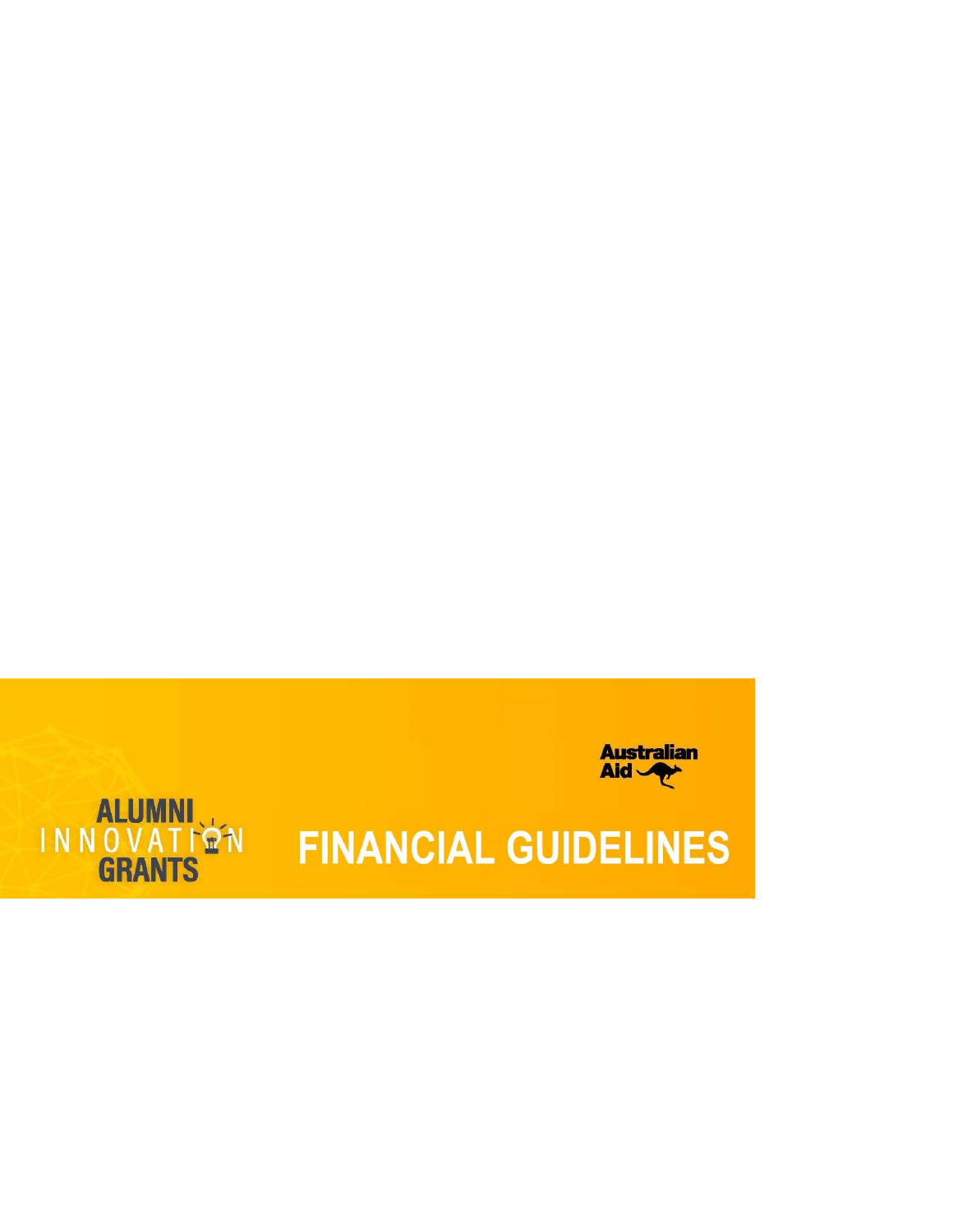Laos Australia Institute

#### **Contents**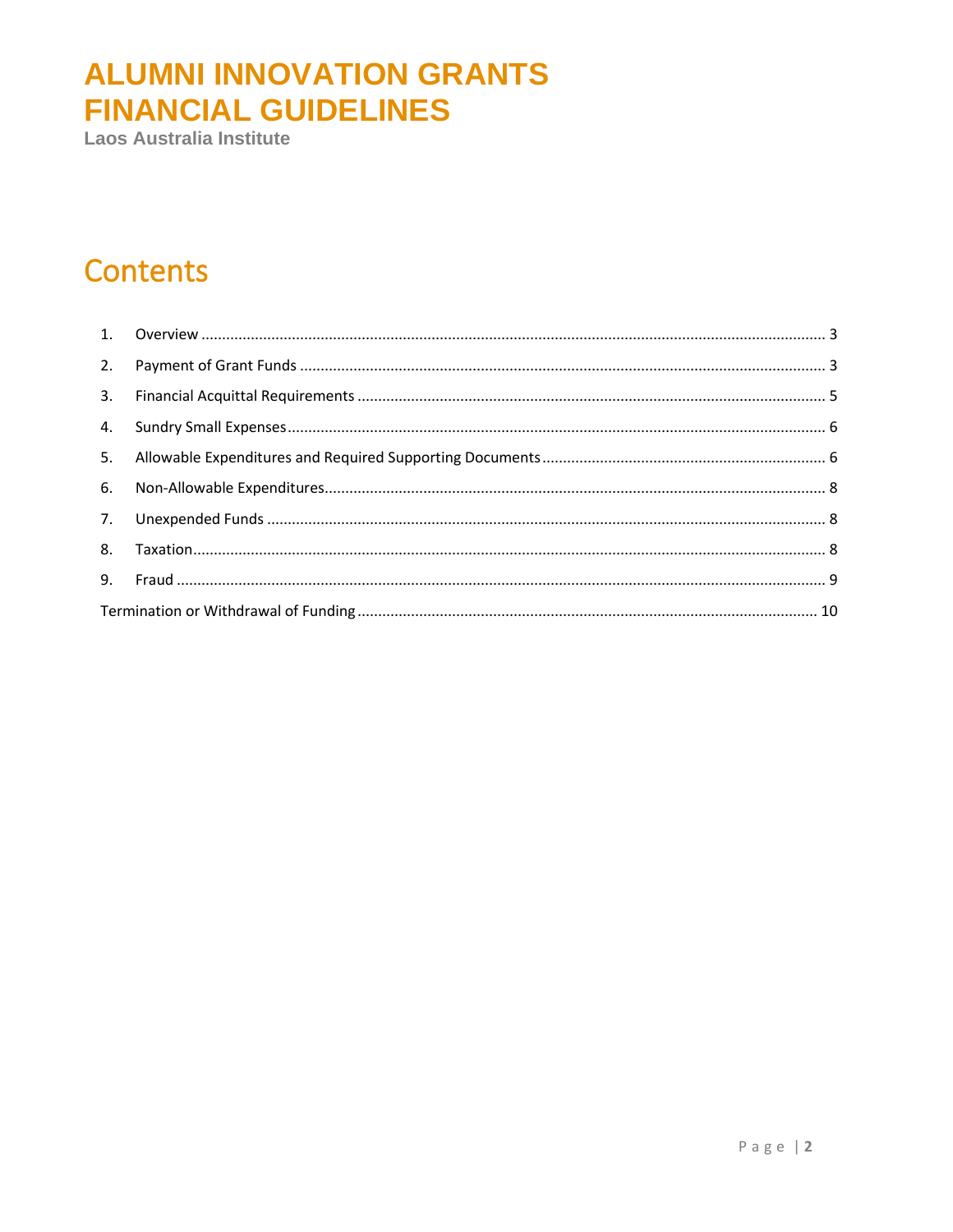<span id="page-2-0"></span>**Laos Australia Institute**

#### Overview

These Financial Guidelines must be used in conjunction with the Alumni Innovation Grants (AIG) [Application and Selection Guidelines](http://laosaustraliainstitute.org/images/AIG_APPLICATION_AND_SELECTION_GUIDELINES.pdf) for Applicants applying to the AIG and are incorporated into your Grant Agreement. As a recipient of a grant under the AIG you agree to maintain a sound administrative and financial system capable of verifying all Financial Reports and Acquittals. The funding comes from the Australian Government and therefore may be subject to audit. **Therefore, grant recipients must take personal responsibility for the financial management of grants**. LAI is committed to working with alumni grant recipients to ensure accountability and value for money and to simplify the administration of the grants process as much as possible.

The purpose of these guidelines is to assist you to complete your financial acquittal responsibility as a grant awardee.

Failure to acquit *will result in funding suspension, the requirement to return all or part of the grant funds and further legal action as may be necessary to resolve the issue.*

#### <span id="page-2-1"></span>2. Payment of Grant Funds

Grants will be disbursed by bank transfer in Lao LAK (LAK). Grants are disbursed over several payments. **As part of your application and timeline you must include your grant payment schedule.**  This must follow the following rules:

- Your plan must include at least three and up to five disbursements
- First disbursement must be 25% of total grant value
- Middle disbursements must total 60% of total project value, split according to needs into either one, two, or three payments
- Final disbursement must be 15% of total grant value. However, payment of this disbursement will be **based on actual costs** and will be subject to LAI receiving satisfactory reports including the financial report and acquittal of expenses
- All receipts must be included in your financial reporting

Once a grant application amount has been approved no further funds will be made available for that project.

Grants are normally disbursed as set out below.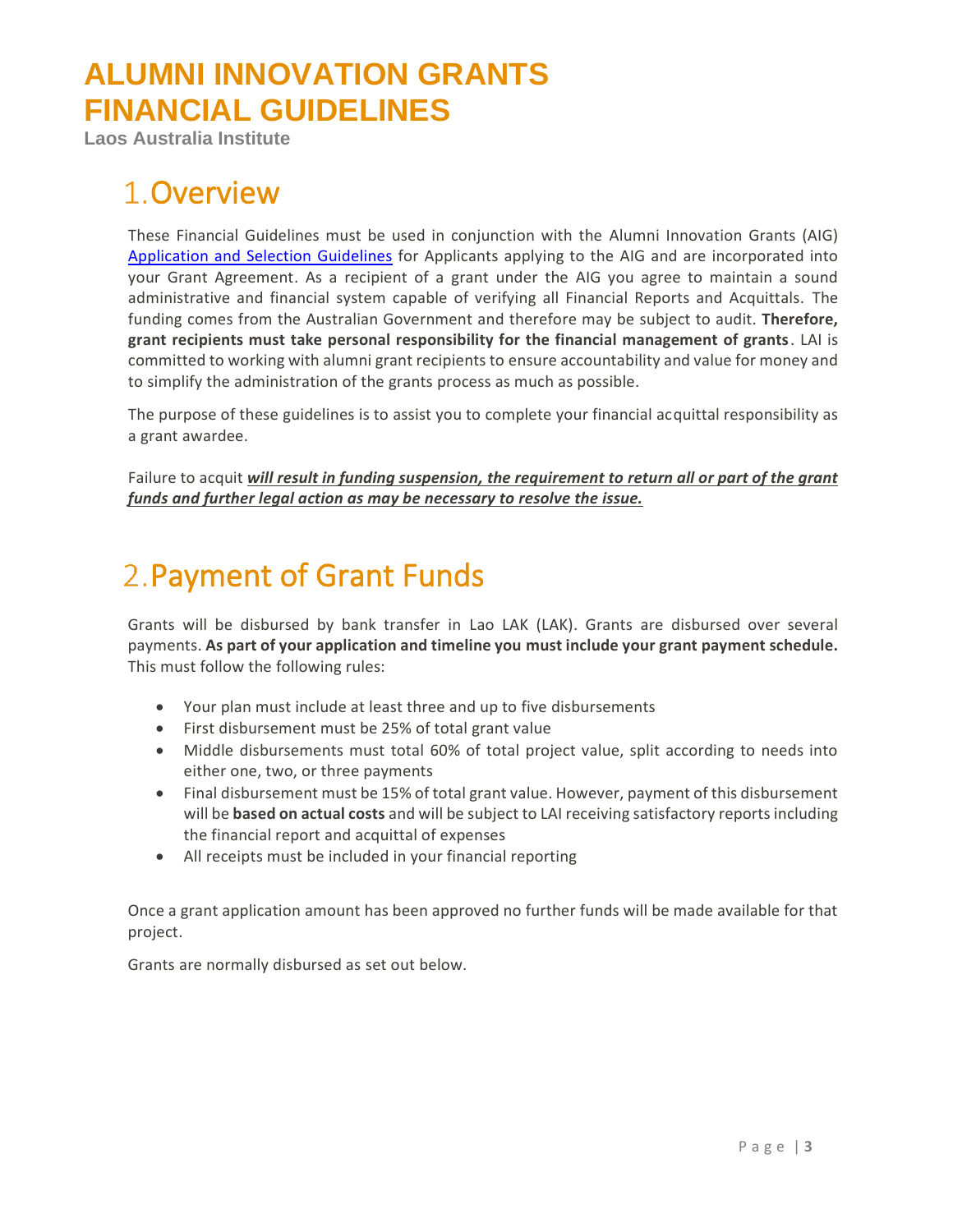**Laos Australia Institute**

|                                  | Three tranche payments total                                                                                       | <b>Four tranche payments</b><br>total                                                                                     | <b>Five tranche payments total</b>                                                                              |
|----------------------------------|--------------------------------------------------------------------------------------------------------------------|---------------------------------------------------------------------------------------------------------------------------|-----------------------------------------------------------------------------------------------------------------|
| <b>First tranche</b><br>payment  | On execution of Grant<br>agreement                                                                                 | On execution of Grant<br>agreement                                                                                        | On execution of Grant<br>agreement                                                                              |
| <b>Second tranche</b><br>payment | On approval of Progress<br><b>Report and Interim Financial</b><br>Report mid-way through<br>project implementation | On approval of Interim<br><b>Financial Report</b>                                                                         | On approval of Interim<br><b>Financial Report</b>                                                               |
| <b>Third tranche</b><br>payment  |                                                                                                                    | On approval of Progress<br>Report                                                                                         | On approval of Progress<br>Report                                                                               |
| <b>Fourth tranche</b><br>payment |                                                                                                                    |                                                                                                                           | On approval of updated<br><b>Progress Report and Interim</b><br><b>Financial Report</b>                         |
| <b>Fifth</b><br>tranchepayment   | On approval of Completion<br><b>Report and Final Financial</b><br>Report due 7 days after<br>project completion    | On approval of<br><b>Completion Report and</b><br><b>Final Financial Report</b><br>due 7 days after project<br>completion | On approval of Completion<br><b>Report and Final Financial</b><br>Report due 7 days after<br>project completion |

*Table A: Tranche payment reporting requirements*

#### **Initial Disbursement**

After receiving LAI correspondence informing grantees that their application has been successful, the grantees must sign a Grant Agreement. Grantees must then submit the Grant Agreement along with an Invoice not exceeding the amount set out and approved in the Grant Agreement.

*No funds will be advanced unless this step is completed to LAI'S complete satisfaction.*

#### **Middle Disbursements**

Disbursement two, three and four (if applicable) will be paid contingent of the submission and approval of reports as set out above. Exact due dates will be included in your Grant Agreement.

An invoice not exceeding the amount stipulated in the Grant Agreement can be submitted only after approval of the required reports. Note that if reports are not of the standard required, we will ask for amendments before approving any payments.

The documents required for satisfactory completion of the Progress Report and/or Interim Financial Report are: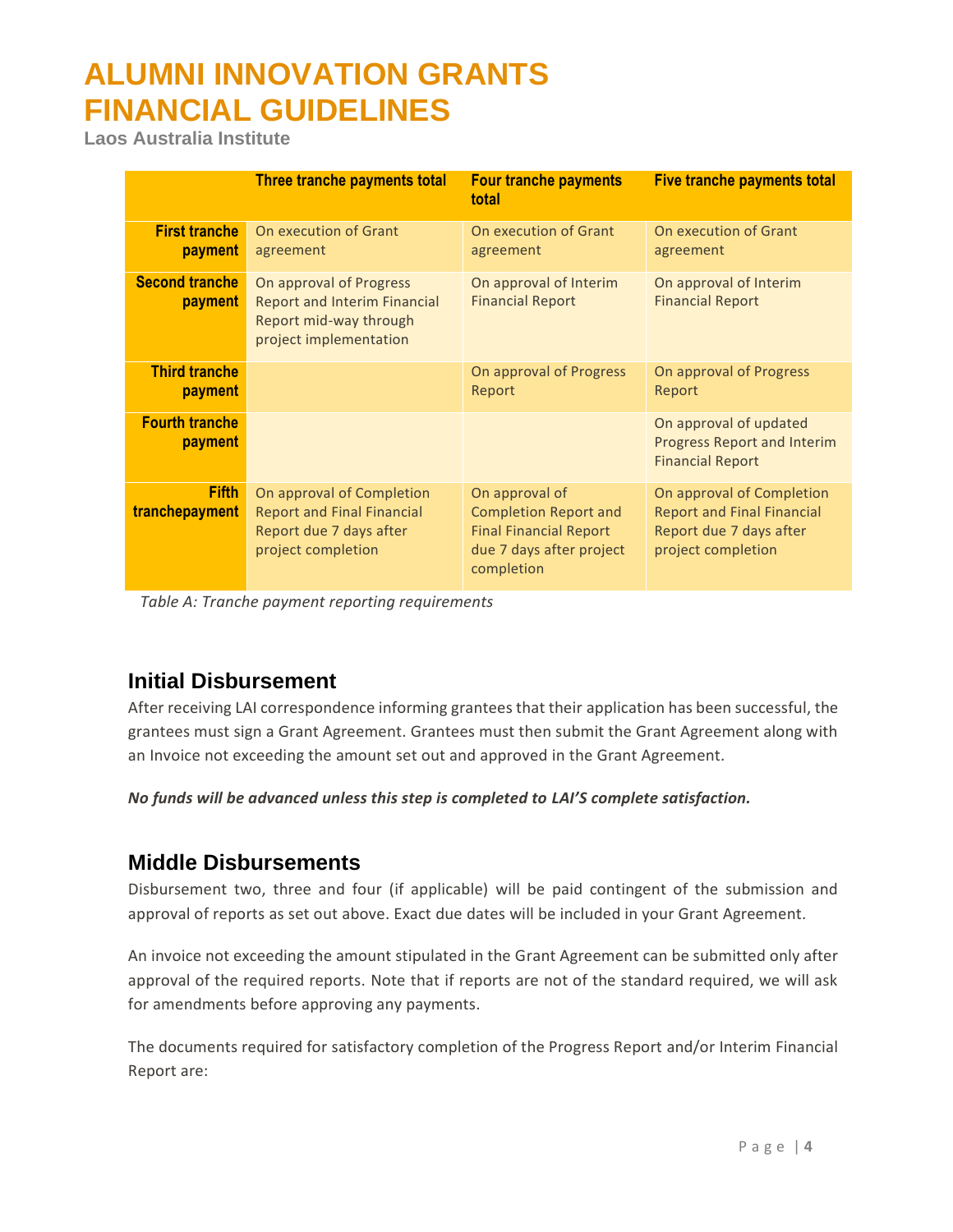**Laos Australia Institute**

- 1. A scanned copy of all receipts and other forms of documentation in sequence for financial acquittal of the first disbursement.
- 2. Photographic evidence of your activities *(at least three photos with captions).*

#### *No further funds will be advanced unless this step is completed to LAI'S complete satisfaction.*

#### **Final Disbursement**

*Within 7 days* from the completion of the project activities, grantees must submit a Completion Report and Financial Report which details *actual costs* for the project implementation.

- To complete the Completion Report and the Financial Report, the following documents must be prepared:
- 1. A Completion Report with all information as detailed in the Completion Report template
- 2. A scanned copy of all receipts and other forms of documentation *in date sequence* for financial acquittal of the second disbursement submitted as an Excel spreadsheet or Word table
- 3. Evidence showing the provision and usage of co-funding if applicable in line with the approved project plan and budget
- 4. Communication materials for your activity promotion which includes links to all news articles, social media posts, website etc.
- 5. At *least three publishable (high resolution/quality) photos with captions* or videos of your project implementation. Please upload these to a platform such as YouTube, Vimeo or Google Drive and include links to the docs in your final report. Make sure that you include passwords if they are password protected.

#### *No further funds will be paid unless this step is completed to LAI'S satisfaction.*

**LAI may request further documentation as necessary to process your acquittal. Please ensure that a copy of all submitted documents is kept for your own records.**

## <span id="page-4-0"></span>**3. Financial Acquittal Requirements**

- Exchange rate sheet must be attached with foreign currency receipts for financial acquittal where purchases have been made using foreign currency.
- Where costs are above LAK50,000 and the vendor does not provide a receipt, a written statement of costs, including details about items, number of items, cost per item and total cost, must be provided. This statement must stamped and verified by the partner organisation and must include contact details for that organisation. Laos Australia Institute reserves the right to contact the organisation to seek clarity around the costs.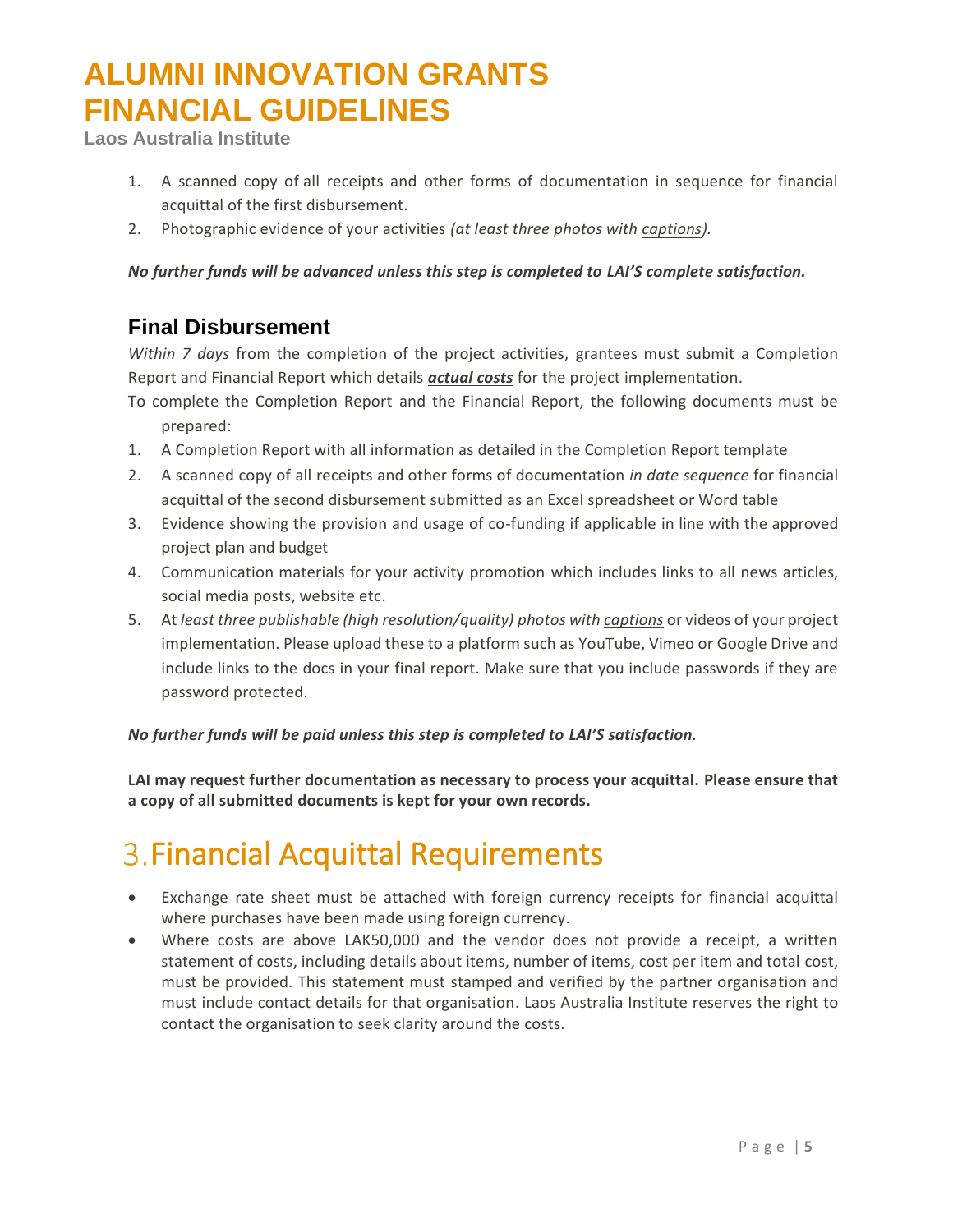**Laos Australia Institute**

## <span id="page-5-0"></span>**4. Sundry Small Expenses**

For small expense amounts (up to LAK50,000 per item) individual invoice/ receipts are not required. However, these expenses must still be listed in both Financial Reports.

Instead of a receipt, these expenses should be noted as "Sundry Small Expenses" in the Financial Acquittal Report.

# <span id="page-5-1"></span>Allowable Expenditures and Required Supporting **Documents**

As a grant recipient you must provide the required documentary evidence outlined below for approved expense items being acquitted/ reimbursed.

|    | <b>Expenditure</b>                                      | <b>Required Supporting Documents</b>                                                                                                   | <b>Remarks</b>                                                                                                                                                |
|----|---------------------------------------------------------|----------------------------------------------------------------------------------------------------------------------------------------|---------------------------------------------------------------------------------------------------------------------------------------------------------------|
| 1. | Fees paid to alumni for<br>contributions to the project | Justification in the workplan as<br>well as an hourly rate and<br>timesheets to be submitted.                                          | No more than 20% of the total<br>project budget can be used for this<br>purpose                                                                               |
| 2. | Airfare                                                 | Official receipt or Bank<br>$\bullet$<br>statement or online payment<br>notification if purchased online<br>E-ticket and boarding pass | Must be most direct best price on<br>the day of booking. Economy class<br>only.                                                                               |
| 3. | Bus/train fare                                          | Ticket or ticket stub if over<br>$\bullet$<br>50,000 LAK                                                                               | Must be most direct best price on<br>the day of booking. Amount being<br>reimbursed/acquitted must be<br>shown on the ticket.                                 |
| 4. | Taxi fare                                               | Official receipt for trips if<br>$\bullet$<br>over LAK50,000                                                                           | If two or more persons are<br>travelling to training venue/<br>airport/ bus/ train station, it is<br>recommended that participants<br>share a taxi.           |
| 5. | Private car - petrol only                               | Official receipt issued by<br>$\bullet$<br>petrol station if over LAK50,000                                                            | Reimbursed at LAK500/km.<br>Applicable to a distance over<br>20km and where public transport<br>is not available. Costs related to<br>driver are not covered. |
| 6. | Accommodation                                           | Hotel receipt or official<br>$\bullet$<br>receipt if over LAK50,000                                                                    | Accommodation to not exceed<br>LAK170,000 without prior written<br>approval from LAI                                                                          |
| 7. | Training/workshop                                       | Official receipt if single item<br>$\bullet$<br>amount of individual expenditure<br>for workshop such as venue,                        |                                                                                                                                                               |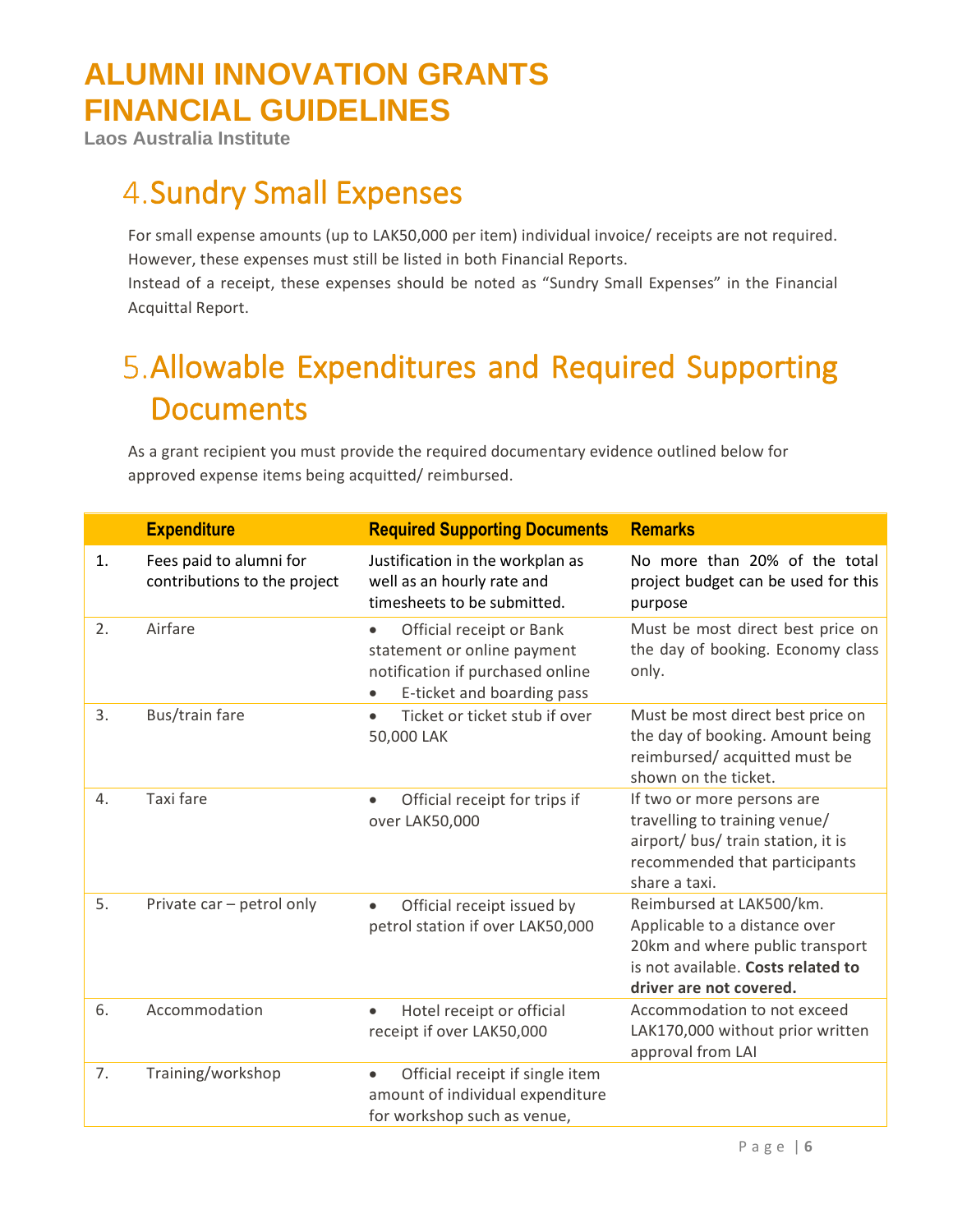**Laos Australia Institute**

|     | <b>Expenditure</b>                                                                                          | <b>Required Supporting Documents</b>                                                                                                                                                                                                                                   | <b>Remarks</b>                                         |
|-----|-------------------------------------------------------------------------------------------------------------|------------------------------------------------------------------------------------------------------------------------------------------------------------------------------------------------------------------------------------------------------------------------|--------------------------------------------------------|
|     |                                                                                                             | refreshment, cleaner, technical<br>assistance, backdrop is over<br>LAK50,000                                                                                                                                                                                           |                                                        |
|     |                                                                                                             | At least 3 quotes from<br>suppliers for workshop costs are<br>valued over LAK500,000                                                                                                                                                                                   |                                                        |
| 8.  | Per diem/travel allowance                                                                                   | Travel expense report<br>$\bullet$<br>Receipts from beneficiaries                                                                                                                                                                                                      | At a maximum rate of LAK100,000<br>per person per day. |
| 9.  | Professional/ general service<br>fees (e.g., interpreter,<br>consultant/ general labour/<br>personnel costs | Terms of reference/ hiring<br>$\bullet$<br>contract<br>Receipt from interpreter/<br>$\bullet$<br>consultant/worker/etc.<br>Duly approved timesheet (for<br>full-time/ part-time job)<br>Bank statement showing<br>payment for personnel services if<br>over LAK500,000 |                                                        |
| 10. | Consumables/ stationery                                                                                     | Official receipt if amount<br>$\bullet$<br>purchased is over LAK50,000                                                                                                                                                                                                 |                                                        |
| 11. | Equipment/assets                                                                                            | Official receipt if amount is<br>over LAK50,000<br>At least 3 quotes from<br>suppliers for equipment valued<br>over LAK500,000                                                                                                                                         |                                                        |
| 12. | Conference fee                                                                                              | Receipt issued by the<br>organiser                                                                                                                                                                                                                                     |                                                        |
| 13. | Australian visa                                                                                             | Official receipt<br>$\bullet$                                                                                                                                                                                                                                          |                                                        |
| 14. | Hire/rental fee (experiment<br>equipment, venue, etc.)                                                      | Contract/agreement for<br>$\bullet$<br>items over LAK500,000<br>At least 3 quotes for items if<br>rental costs exceed LAK500,000<br>Official receipt if amount is<br>over LAK50,000                                                                                    |                                                        |
| 15. | Communication                                                                                               | Statement of expenditure<br>supported by service provider's<br>bills or prepaid top up cards                                                                                                                                                                           |                                                        |
| 16. | Photocopies                                                                                                 | Receipt of photocopy shop if<br>over LAK50,000                                                                                                                                                                                                                         |                                                        |
| 17. | Fees related to publishing an<br>article in a newspaper/<br>journal                                         | Receipt issued by the<br>$\bullet$<br>publisher                                                                                                                                                                                                                        |                                                        |

*Table B: Allowable Expenditures*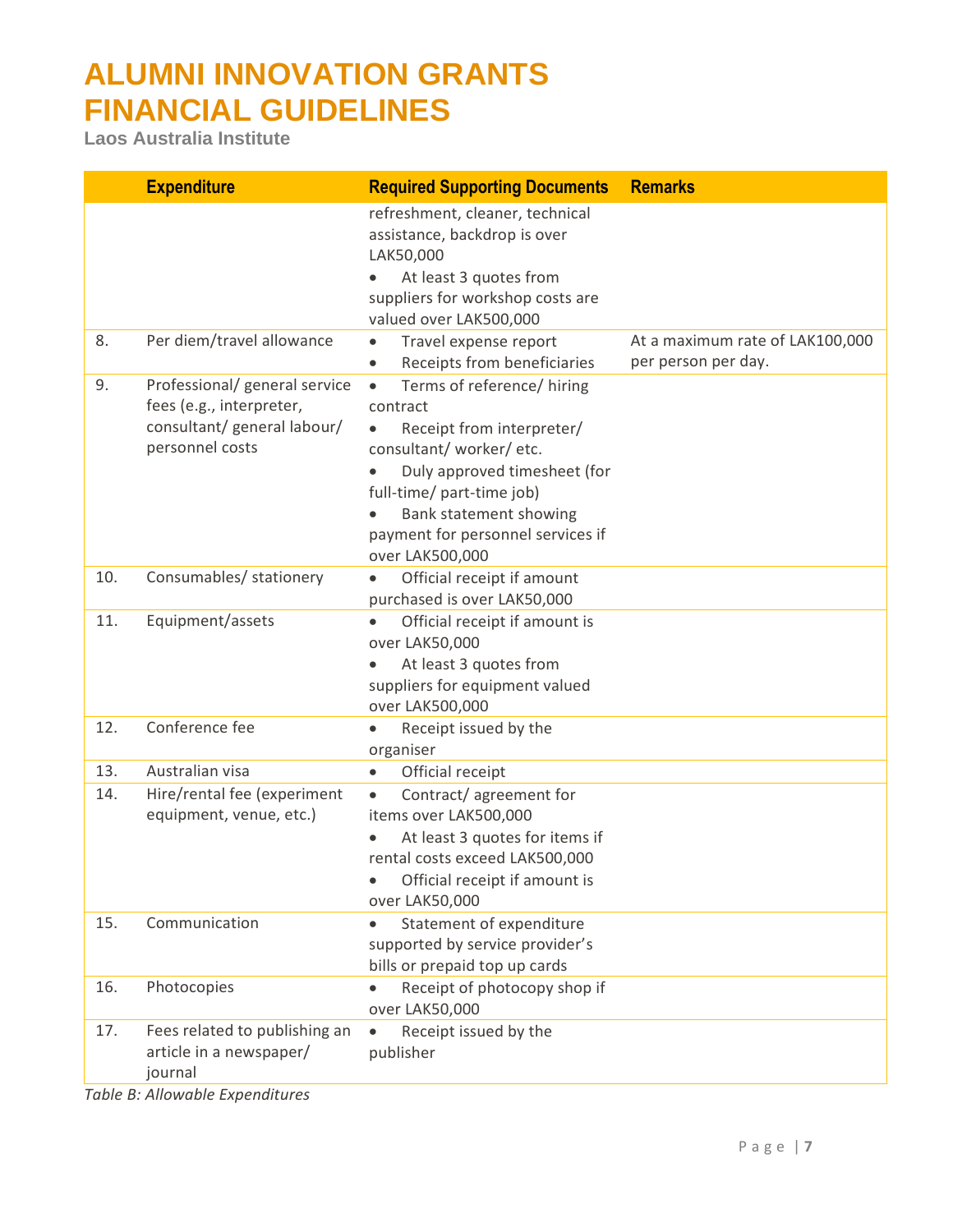<span id="page-7-0"></span>**Laos Australia Institute**

### **6. Non-Allowable Expenditures**

The following budget items are not eligible for financial support under the Alumni Innovation Grants:

- 1. Payments to non-Lao nationals for services rendered
- 2. Fees (i.e. tuition, enrolment, attendance) for formal studies, trainings or short courses in Laos, Australia or any other country.
- 3. Office equipment such as computers, photocopiers, cameras and mobile phones etc. or any other equipment for commercial purposes.
- 4. Any personal items not relevant to the implementation of the AIG-funded activity.
- 5. Payments to applicants' employer(s) if proposals are approved.

All grant recipients must remember:

- Grantees are not permitted to use the grant funds to pay for items other than those listed in their approved proposal unless they have prior written approval from LAI.
- Unauthorized use of grant funds will result in delays processing your acquittal and you could end up paying for the unauthorized expenditure.

*Note that the unauthorized use funds may be considered fraud (see below).*

#### <span id="page-7-1"></span>Unexpended Funds

If for any reason the proposed activity or any activities included in the proposal cannot proceed as originally approved, LAI must be informed immediately. In such situations, LAI will review the status of the project with the grantee/s and advise whether it will continue to support the project and in what form. In the event that LAI determines in its sole discretion that it will not continue to support the project, any unexpended funds must be returned. In the event that LAI is not informed immediately, it may seek to recover funds from the grantee(s).

Failure to commence by Thursday 30 July 2022 without valid justification may result in the withdrawal of grant.

If unexpended funds need to be returned, the funds will be transferred to the following account.

Account Name: LAOS AUSTRALIA INSTITUTE Account number (LAK): 010110001269392001 Account number (USD): 010110101269392001 Bank: BCEL

### <span id="page-7-2"></span>8. Taxation

Grantees are responsible for making their own arrangements regarding any taxation liabilities that may arise from the award of funding.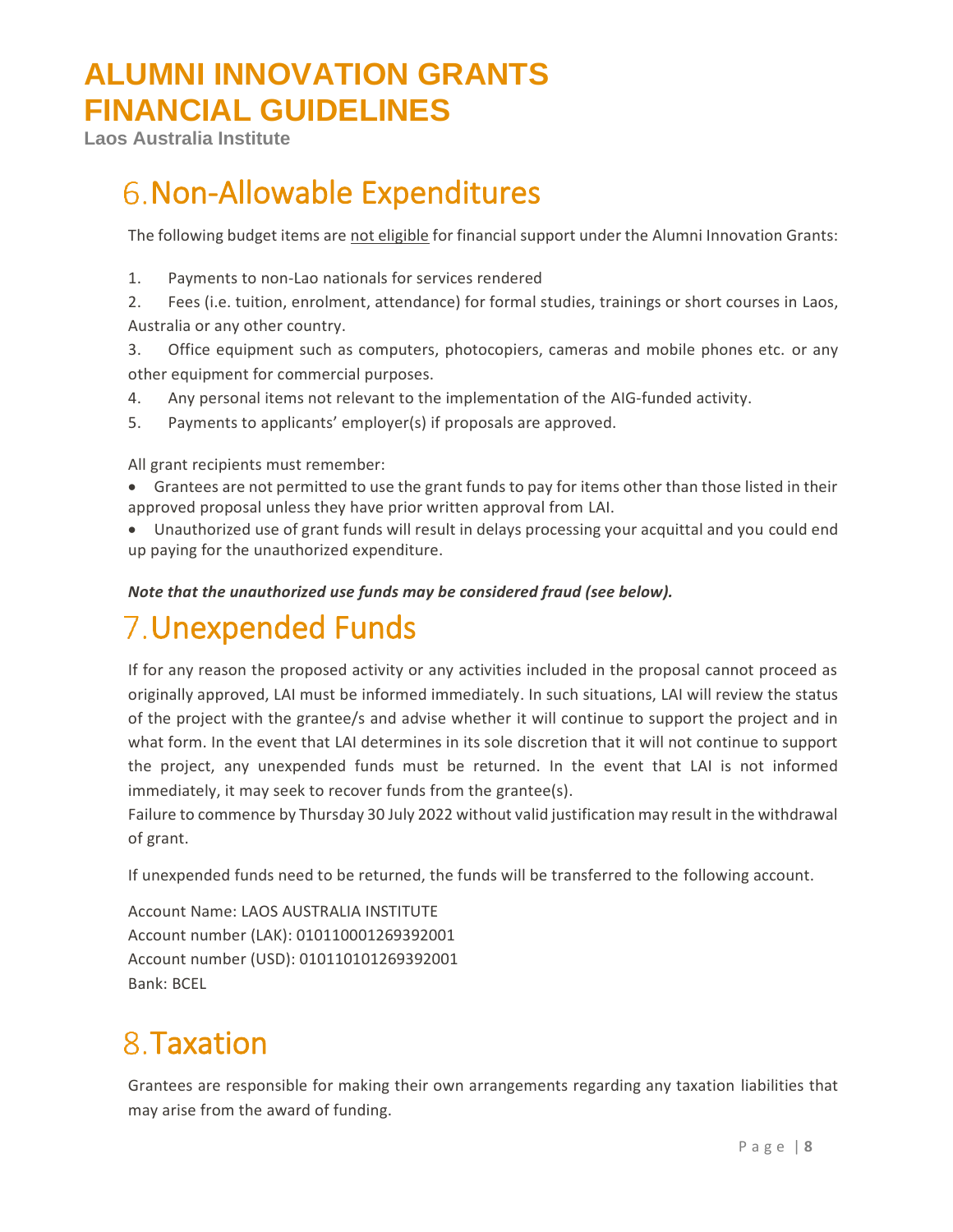**Laos Australia Institute**

#### <span id="page-8-0"></span>9. Fraud

DFAT and LAI have zero tolerance policy on fraud and are committed to minimising the incidence of fraud through the development, implementation and regular review of fraud prevention, detection and response strategies. LAI expects all grantees to comply with DFAT's Fraud Policy Statement and Fraud Control and Anti-Corruption Plan.

The Fraud Policy Statement defines fraud as 'dishonestly obtaining a benefit, or causing a loss, by deception or other means'. This definition extends beyond the legal definition of fraud to include benefits obtained that can be both tangible and intangible. It thus encompasses activities or behaviours broader than the misuse or misappropriation of monies or assets and includes:

- theft;
- obtaining property, a financial advantage or any other benefit by deception;
- causing a loss, or avoiding or creating a liability by deception;
- providing false or misleading information, or failing to provide information where there is an obligation to do so;
- making, using or possessing forged or falsified documents;
- bribery, corruption or abuse of position;
- unlawful use of computers, vehicles, telephones and other property or services belonging to the Australian Government or its' aid delivery partners;
- divulging confidential information to outside sources; and
- hacking into, or interfering with, a computer system belonging to the Australian Government or its' aid delivery partners.

Where LAI or DFAT have reasonable concerns about how the grantee(s) manage the grants, LAI or DFAT may require explanation and additional supporting documentation. If this does not alleviate the concerns, LAI or DFAT may require the grantee(s) to undertake an independent financial audit. The cost of the audit will be taken out of the AIG budget for the project.

LAI is obligated to report all cases of suspected, alleged or committed fraud or corruption to DFAT within five business days of becoming aware of the fraud or corruption. All cases of fraud and corruption are handled in a confidential, prompt and professional manner.

Where fraud is determined to have taken place, LAI may pursue criminal charges in accordance with the DFAT's requirements and local laws.

Further information on DFAT's fraud control strategy is available at: [https://www.dfat.gov.au/about](https://www.dfat.gov.au/about-us/corporate/fraud-control/Pages/fraud-control)[us/corporate/fraud-control/Pages/fraud-control.](https://www.dfat.gov.au/about-us/corporate/fraud-control/Pages/fraud-control)